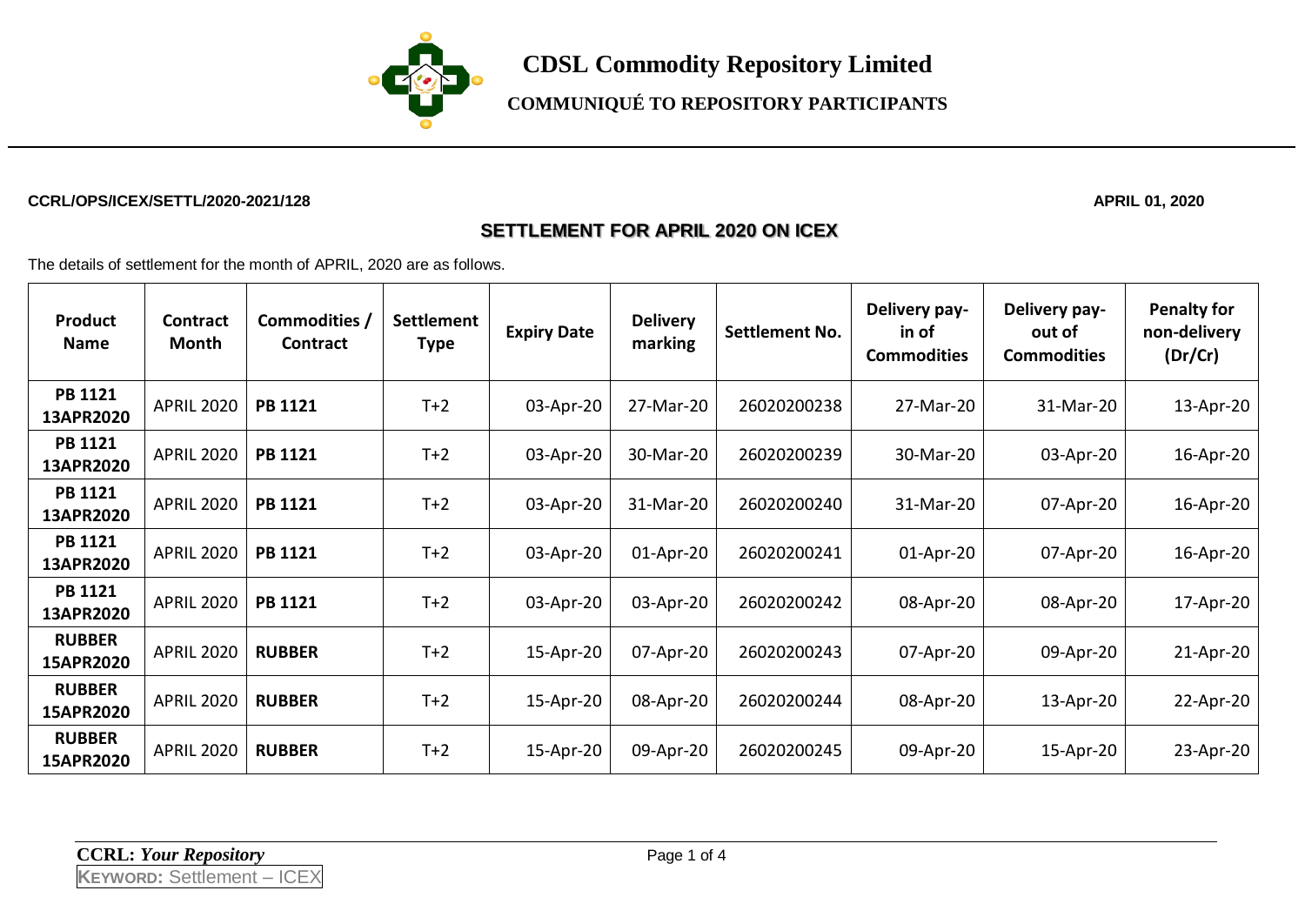

# **CDSL Commodity Repository Limited**

## **COMMUNIQUÉ TO REPOSITORY PARTICIPANTS**

| Product<br><b>Name</b>     | <b>Contract</b><br>Month | Commodities /<br><b>Contract</b> | Settlement<br><b>Type</b> | <b>Expiry Date</b> | <b>Delivery</b><br>marking | <b>Settlement No.</b> | Delivery pay-<br>in of<br><b>Commodities</b> | Delivery pay-<br>out of<br><b>Commodities</b> | <b>Penalty for</b><br>non-delivery<br>(Dr/Cr) |
|----------------------------|--------------------------|----------------------------------|---------------------------|--------------------|----------------------------|-----------------------|----------------------------------------------|-----------------------------------------------|-----------------------------------------------|
| <b>RUBBER</b><br>15APR2020 | <b>APRIL 2020</b>        | <b>RUBBER</b>                    | $T+2$                     | 15-Apr-20          | 13-Apr-20                  | 26020200246           | 13-Apr-20                                    | 16-Apr-20                                     | 24-Apr-20                                     |
| <b>RUBBER</b><br>15APR2020 | <b>APRIL 2020</b>        | <b>RUBBER</b>                    | $T+2$                     | 15-Apr-20          | 15-Apr-20                  | 26020200247           | 17-Apr-20                                    | 17-Apr-20                                     | 27-Apr-20                                     |
| <b>PEPPER</b><br>15APR2020 | <b>APRIL 2020</b>        | <b>PEPPER</b>                    | $T+2$                     | 15-Apr-20          | 07-Apr-20                  | 26020200248           | 07-Apr-20                                    | 09-Apr-20                                     | 21-Apr-20                                     |
| <b>PEPPER</b><br>15APR2020 | <b>APRIL 2020</b>        | <b>PEPPER</b>                    | $T+2$                     | 15-Apr-20          | 08-Apr-20                  | 26020200249           | 08-Apr-20                                    | 13-Apr-20                                     | 22-Apr-20                                     |
| <b>PEPPER</b><br>15APR2020 | <b>APRIL 2020</b>        | <b>PEPPER</b>                    | $T+2$                     | 15-Apr-20          | 09-Apr-20                  | 26020200250           | 09-Apr-20                                    | 15-Apr-20                                     | 23-Apr-20                                     |
| <b>PEPPER</b><br>15APR2020 | <b>APRIL 2020</b>        | <b>PEPPER</b>                    | $T+2$                     | 15-Apr-20          | 13-Apr-20                  | 26020200251           | 13-Apr-20                                    | 16-Apr-20                                     | 24-Apr-20                                     |
| <b>PEPPER</b><br>15APR2020 | <b>APRIL 2020</b>        | <b>PEPPER</b>                    | $T+2$                     | 15-Apr-20          | 15-Apr-20                  | 26020200252           | 17-Apr-20                                    | 17-Apr-20                                     | 27-Apr-20                                     |
| <b>ISABGS</b><br>15APR2020 | <b>APRIL 2020</b>        | <b>ISABGS</b>                    | $T+2$                     | 15-Apr-20          | 07-Apr-20                  | 26020200253           | 07-Apr-20                                    | 09-Apr-20                                     | 21-Apr-20                                     |
| <b>ISABGS</b><br>15APR2020 | <b>APRIL 2020</b>        | <b>ISABGS</b>                    | $T+2$                     | 15-Apr-20          | 08-Apr-20                  | 26020200254           | 08-Apr-20                                    | 13-Apr-20                                     | 22-Apr-20                                     |
| <b>ISABGS</b><br>15APR2020 | <b>APRIL 2020</b>        | <b>ISABGS</b>                    | $T+2$                     | 15-Apr-20          | 09-Apr-20                  | 26020200255           | 09-Apr-20                                    | 15-Apr-20                                     | 23-Apr-20                                     |
| <b>ISABGS</b><br>15APR2020 | <b>APRIL 2020</b>        | <b>ISABGS</b>                    | $T+2$                     | 15-Apr-20          | 13-Apr-20                  | 26020200256           | 13-Apr-20                                    | 16-Apr-20                                     | 24-Apr-20                                     |

**CCRL:** *Your Repository* Page 2 of 4

**KEYWORD:** Settlement – ICEX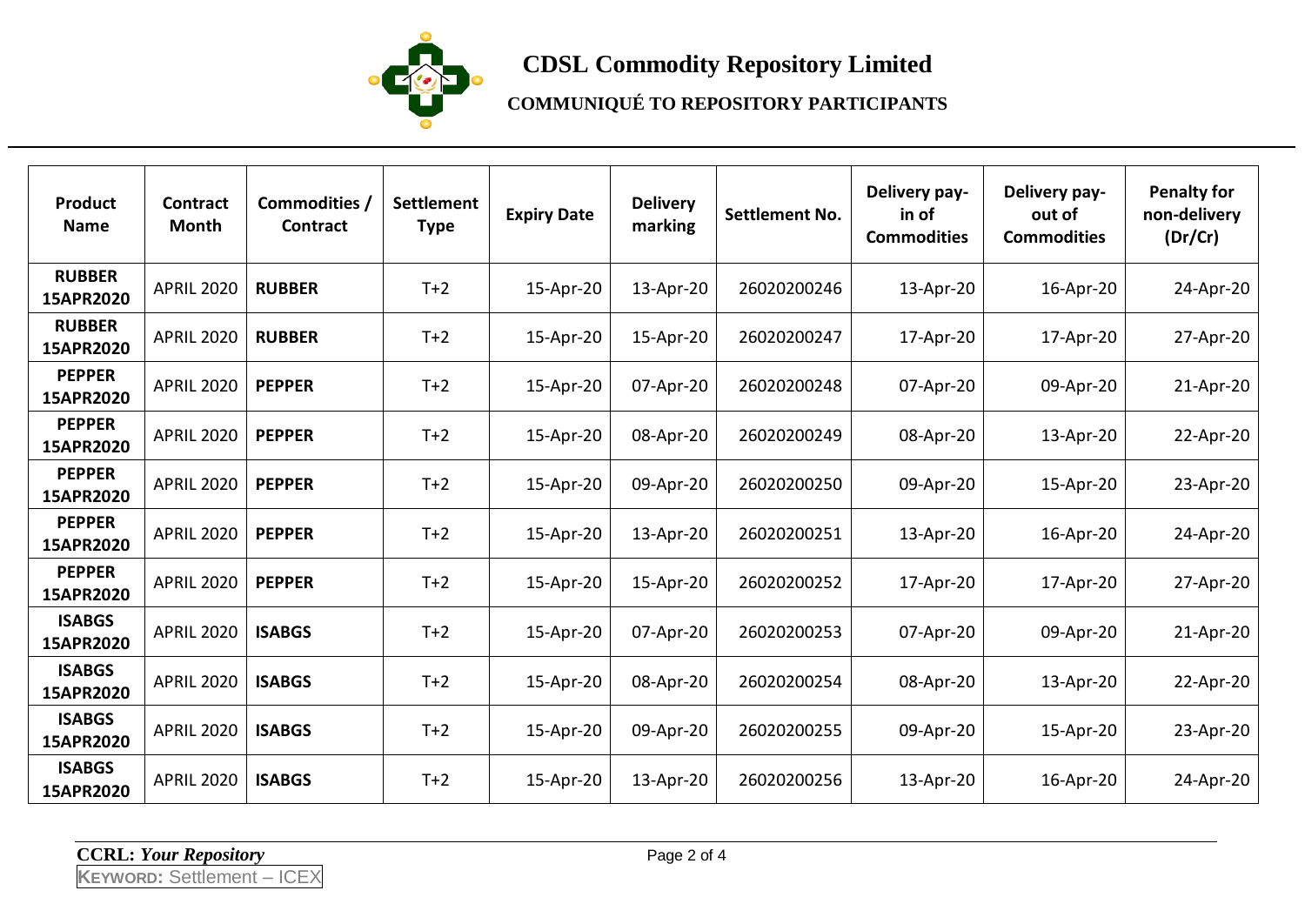

# **CDSL Commodity Repository Limited**

## **COMMUNIQUÉ TO REPOSITORY PARTICIPANTS**

| <b>Product</b><br><b>Name</b> | <b>Contract</b><br>Month | Commodities /<br><b>Contract</b> | Settlement<br><b>Type</b> | <b>Expiry Date</b> | <b>Delivery</b><br>marking | <b>Settlement No.</b> | Delivery pay-<br>in of<br><b>Commodities</b> | Delivery pay-<br>out of<br><b>Commodities</b> | <b>Penalty for</b><br>non-delivery<br>(Dr/Cr) |
|-------------------------------|--------------------------|----------------------------------|---------------------------|--------------------|----------------------------|-----------------------|----------------------------------------------|-----------------------------------------------|-----------------------------------------------|
| <b>ISABGS</b><br>15APR2020    | <b>APRIL 2020</b>        | <b>ISABGS</b>                    | $T+2$                     | 15-Apr-20          | 15-Apr-20                  | 26020200257           | 17-Apr-20                                    | 17-Apr-20                                     | 27-Apr-20                                     |
| <b>CASTORS</b><br>15APR2020   | <b>APRIL 2020</b>        | <b>CASTORS</b>                   | $T+2$                     | 15-Apr-20          | 07-Apr-20                  | 26020200258           | 07-Apr-20                                    | 09-Apr-20                                     | 21-Apr-20                                     |
| <b>CASTORS</b><br>15APR2020   | <b>APRIL 2020</b>        | <b>CASTORS</b>                   | $T+2$                     | 15-Apr-20          | 08-Apr-20                  | 26020200259           | 08-Apr-20                                    | 13-Apr-20                                     | 22-Apr-20                                     |
| <b>CASTORS</b><br>15APR2020   | <b>APRIL 2020</b>        | <b>CASTORS</b>                   | $T+2$                     | 15-Apr-20          | 09-Apr-20                  | 26020200260           | 09-Apr-20                                    | 15-Apr-20                                     | 23-Apr-20                                     |
| <b>CASTORS</b><br>15APR2020   | <b>APRIL 2020</b>        | <b>CASTORS</b>                   | $T+2$                     | 15-Apr-20          | 13-Apr-20                  | 26020200261           | 13-Apr-20                                    | 16-Apr-20                                     | 24-Apr-20                                     |
| <b>CASTORS</b><br>15APR2020   | <b>APRIL 2020</b>        | <b>CASTORS</b>                   | $T+2$                     | 15-Apr-20          | 15-Apr-20                  | 26020200262           | 17-Apr-20                                    | 17-Apr-20                                     | 27-Apr-20                                     |
| <b>RAPES</b><br>15APR2020     | <b>APRIL 2020</b>        | <b>RAPES</b>                     | $T+2$                     | 15-Apr-20          | 07-Apr-20                  | 26020200263           | 07-Apr-20                                    | 09-Apr-20                                     | 21-Apr-20                                     |
| <b>RAPES</b><br>15APR2020     | <b>APRIL 2020</b>        | <b>RAPES</b>                     | $T+2$                     | 15-Apr-20          | 08-Apr-20                  | 26020200264           | 08-Apr-20                                    | 13-Apr-20                                     | 22-Apr-20                                     |
| <b>RAPES</b><br>15APR2020     | <b>APRIL 2020</b>        | <b>RAPES</b>                     | $T+2$                     | 15-Apr-20          | 09-Apr-20                  | 26020200265           | 09-Apr-20                                    | 15-Apr-20                                     | 23-Apr-20                                     |
| <b>RAPES</b><br>15APR2020     | <b>APRIL 2020</b>        | <b>RAPES</b>                     | $T+2$                     | 15-Apr-20          | 13-Apr-20                  | 26020200266           | 13-Apr-20                                    | 16-Apr-20                                     | 24-Apr-20                                     |
| <b>RAPES</b><br>15APR2020     | <b>APRIL 2020</b>        | <b>RAPES</b>                     | $T+2$                     | 15-Apr-20          | 15-Apr-20                  | 26020200267           | 17-Apr-20                                    | 17-Apr-20                                     | 27-Apr-20                                     |

**CCRL:** *Your Repository* Page 3 of 4

**KEYWORD:** Settlement – ICEX